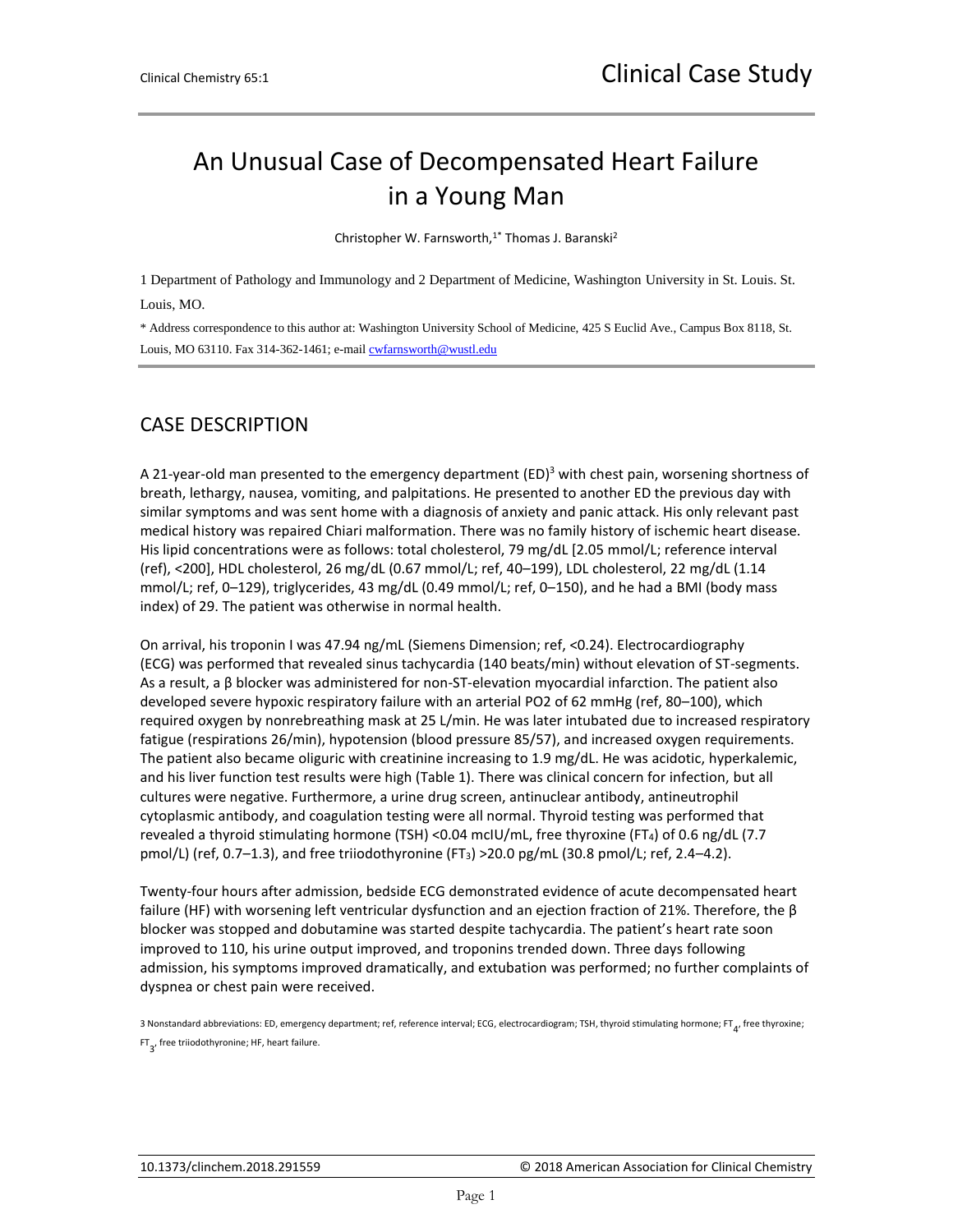|                                                    |                                            |             | Table 1. Selected laboratory results. <sup>ª</sup> |          |       |                                                                                                                          |                  |              |           |
|----------------------------------------------------|--------------------------------------------|-------------|----------------------------------------------------|----------|-------|--------------------------------------------------------------------------------------------------------------------------|------------------|--------------|-----------|
|                                                    | Reference interval                         | Admission   | Day 1                                              | Day 2    | Day 3 | Day 4                                                                                                                    | Day <sub>5</sub> | <b>Day 6</b> | Discharge |
| Troponin                                           | $<$ 0.24 ng/mL                             | 47.94       | 32.13                                              | 19.52    |       |                                                                                                                          |                  |              | 0.29      |
| Creatine kinase                                    | 30-200 Units/L                             | 1760        | 1634                                               | 1291     |       |                                                                                                                          |                  |              |           |
| Triglycerides                                      | 0-150 mg/dL (0-1.70 mmol/L)                | 43 (0.49)   |                                                    |          |       |                                                                                                                          |                  |              |           |
| <b>HDL</b> cholesterol                             | 40-199 mg/dL (1.04-5.15 mmol/L)            | 26 (0.67)   |                                                    |          |       |                                                                                                                          |                  |              |           |
| LDL cholesterol                                    | $0-129$ mg/dL $(0-3.34$ mmol/L)            | 44 (1.14)   |                                                    |          |       |                                                                                                                          |                  |              |           |
| Total cholesterol                                  | <200 mg/dL (<5.18 mmol/L)                  | 79 (2.046)  |                                                    |          |       |                                                                                                                          |                  |              |           |
| <b>TSH</b>                                         | $0.35 - 5.50$ mcl $U/mL$                   | 0.04        | 0.04                                               |          |       |                                                                                                                          |                  |              | 2.94      |
| F,                                                 | 0.7-1.3 ng/dL (9.0-16.7 pmol/L)            | 0.6(7.7)    | 0.83(10.68)                                        |          |       |                                                                                                                          |                  |              |           |
| Ę                                                  | 2.3-4.2 pg/mL (3.5-6.5 pmol/L)             | >20.0(3.08) | 8.4(12.9)                                          | 5.4(8.3) |       |                                                                                                                          |                  |              |           |
| Aspartate transaminase 11-47 Units/L               |                                            | 95          | 204                                                | 211      | 156   | 954                                                                                                                      | 527              | 252          | 106       |
| Alanine transaminase                               | 7-53 Units/L                               | 144         | 147                                                | 187      | 1605  | 1523                                                                                                                     | 1111             | 642          | 587       |
| Creatinine                                         | $0.7 - 1.3$ mg/dL (61.9-114.9 $\mu$ mol/L) |             |                                                    |          |       | 1.27 (112.3) 1.21 (12.5) 1.21 (12.69 (12.69 (12.69 (12.69 (12.69 1.44.1) 1.4 (14.4.1) 1.4 (12.5) 1.21 (12.5) 1.21 (12.5) |                  |              |           |
| Sodium                                             | 135-145 mmol/L                             | 138         | 141                                                | 142      | 141   | 143                                                                                                                      | 143              | 140          | 139       |
| Potassium                                          | $3.3 - 4.9$ mmol/L                         | 4.5         | $4.\overline{3}$                                   | 4.4      | 6.6   | 5.2                                                                                                                      | 4.6              | 4.4          | 4.2       |
| a Results listed as conventional units (SI units). |                                            |             |                                                    |          |       |                                                                                                                          |                  |              |           |
|                                                    |                                            |             |                                                    |          |       |                                                                                                                          |                  |              |           |

10.1373/clinchem.2018.291559 © 2018 American Association for Clinical Chemistry